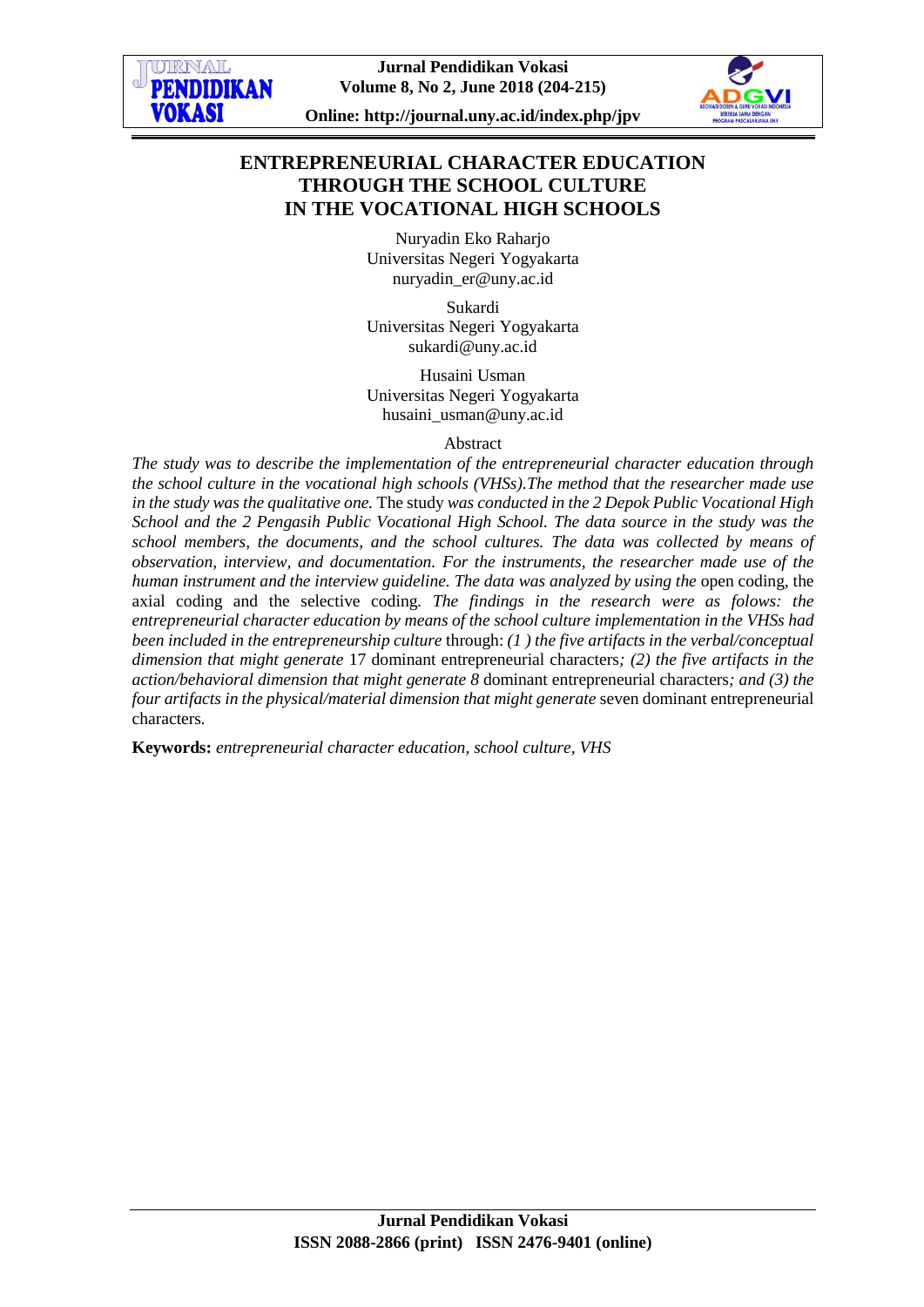#### **INTRODUCTION**

Vocational high school (VHS) as one of the institutions that generates the labors needs to pay attention to the competitive edge of the graduates in terms of comparative advantage, competitive advantage and cooperation capability. The comparative advantage refers to the the ability in producing goods/service with more cost-efficient manner. Then, the competitive advantage refers to the ability of the vocational high school graduates in pursuing the bargaining power. In order to achieve these advantages, the vocational high schools should empower their graduates in order that they will be able to compete in pursuing their employment or in opening their own employment. Through their capability in both pursuing and opening the employment, the vocational high school graduates are expected to be able to decrease the rate of unemployment in Indonesia which has still been high.

From the direction of national development on the national education in 2010-2014, the vision and the mission of the Directory of Vocational High School Education state that vocational high school graduates are demanded to be employment-independent and be business-independent. From the direction, it has been apparent that the focus of VHS development lies in the entrepreneurial development in order to produce VHS graduates who have entrepreneurial spirit and characteristics. Akbar (2009) argues that based on the results of a study conducted in the Harvard University one might conclude that the success of a person is not merely determined by the knowledge and the technical capability (the hard skill) that tend to develop the intelligence quotient (IQ); instead, the success of a person is determined more by the ability to manage himself or herself and the other people that has been found in the emotional quotient (EQ) and the spiritual quotient (SQ). The results of the study found that 20% of the success might only be determined by the hard skills and the remaining 80% of the success might be determined by the soft skills. The results of the study has been in accor-dance with the opinion of Goleman (2006, p. 44) that states that 80% of the success rate for a person in the community will be influenced by the emotional quotient and the rest 20% of the success rate will be influenced by the intelligence quotient.

The results of the study indicates that the entrepreneurial development in the VHS should be conducted comprehensively not only in the hard skills but also in the soft skills. The development of entrepreneurial soft skills will mostly be related to the development of entrepreneurial characters and cultures. Juridicially, the development has been in accordance with the Presidential Instruction Number 4 Year 1995 regarding the National Movement of Habituating and Culturalizing Entrepreneurship (Presiden Republik Indonesia, 1995). Through the national movement it has been expected that the entrepreneurial cultures will be the part of working ethics in the society, including the VHS members, in order to generate the reliable, tough and independent new entrepreneurs. Referring to the Presidential Instruction Number 4, the President of the Republic of Indonesia in his speech delivered in the 2010 National Summit has stated the importance of encouraging the entrepreneurial spirit and the educational metholodogy that develop the entrepreneurship more (Usman, 2010, p. 8). The entrepreneurial spirit is heavily related to the entrepreneurial characters. Thereby, in order to generate the VHS graduates that have entrepreneurial spirit the educational process will be heavily related to the entrepreneurial character education.

Philosophically, the concept of character education, including the entrepreneurial character education, has been manifested by Ki Hadjar Dewantara. In his educational concept, he argues that education is an effort to develop the manners (the power of internal-self and characters), the mind (the intellectual aspect) and the physic of the children. The components of the children's manner, mind and physic should not be separated in order to promote the children's life perfection. Thereby, it might be inferred that according to Ki Hadjar Dewantara character education has been a very important integral part in the education (Samani & Hariyanto, 2011, p. 33).

Entrepreneurial characters are the characters of an entrepreneur that will be implemented in the entrepreneurial process. According to Dharma (2009, p. 14), the entrepreneurial characters are divided into three dimensions namely: moral knowing, moral feeling and moral action. Therefore, the entrepreneurial character education is an education that has been related to the fundamental values that de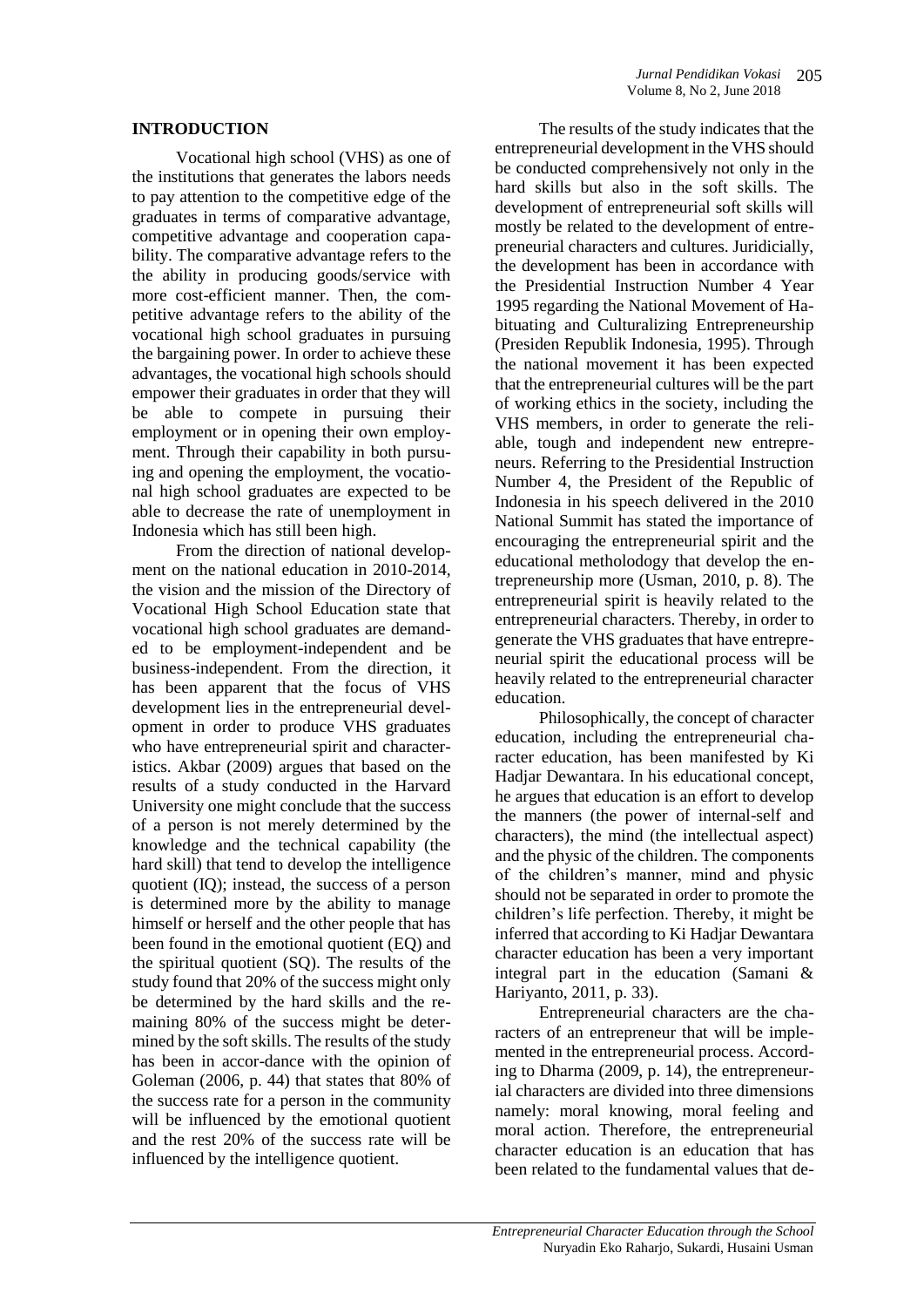velop one's personality in the entrepreneurial process and the education consists of moral knowing, moral feeling and moral action.

The implementation of the structural strategy has long ruled the reasoning pattern, the development of the working system and the improvement as having been done by the Department of National Education by rearranging multiple existing components, multiple regulations and curricular reorientations, multiple training programs and alike. According to the Department of National Education (Depdiknas, 2003, p. 1), based on a long experience such structural strategy is not effective especially when the strategy encounters long-term needs that demand the improvement on the school quality. It has been explained further that based on multiple experiences and results of studies in the business world many experts have found that the school culture has been the best predictor in viewing the differences in the learning quality. Therefore, in order to implement the entrepreneurial education in all of educational degrees, including in VHS, the school culture should be the first priority.

The school culture might be used for pursuing the effective character education. Berkowitz (Elkind & Sweet, 2004) explains that effective character education is not adding a program or set of programs to a school. Rather it is a transformation of the culture and life of the school. In other words, the implementation of character education, including the entrepreneurial character education in the VHS, will be more effective if the education is implemented by means of transformation in the school cultures and the school life rather than in the curriculum change by adding the learning materials of character education into the curriculum content. The learning effectiveness in the VHS by means of school culture is philosophically supported by one of the Prosser theories which states that vocational education will be effective in proportion as it trains the individual directly and specifically in the thinking habits and the manipulative habits required in the occupation itself (Prosser & Quigley, 1950, p. 220). Therefore, the habituation by means of school culture is believed to generate the effective vocational learning, including the development of entrepreneurial characters. The problem in such situation is: How is the implementation of entrepreneurial character education by means of school culture in the VHS?

In relation to the explanation, the objective of the study in general is to find the theory that has been related to the entrepreneurial character education by means of school culture in the VHS.

Then, the theoretical benefit of the study is to that the results of the study might support the theory of entrepreneurial education in the VHS especially that has heavily been related to the entrepreneurial characters by means of school culture benefit as the learning media. In addition, the practical benefit of the study is that the results of the study might be made as a matter of enrichment in the implementation of entrepreneurial education within the VHS.

According to Berkowitz & Bier (2005), Nuh (2010), Ramly et al. (2010) Ramly (2010) and Samani & Hariyanto (2011), entrepreneurial character education is an education that has been related to the fundamental values that establish one's personality within the entrepreneurial process. The entrepreneurial process consists of moral knowing, moral feeling and moral action that has been formed both by the hereditary influence and the environmental influence; then, the entrepreneurial process will be used as the foundation in the learning participants' paradigm, perspective, attitude and action as an entrepreneur.

Stolp & Smith (1995), Schein (2004) and Rosseau (Sobirin, 2009) define the school culture as a conceptual design that contains the standards for taking decisions based on the fundamental assumptions and that will be used as the appropriate way of viewing, thinking and feeling in solving the problems that occur in the schools. Furthermore, they explain that the school culture is divided into three levels namely: (1) artefacts; (2) values and beliefs; and (3) basic assumptions. The artifacts serve as the outer layer of the school culture. Then, the values and beliefs serve as the middle layer of the school culture. Next, the basic assumptions serve as the inner layer of the school culture.

The artifacts in the school culture include all of the visible, heard and felt phenomena in the schools (Schein, 2004, p. 25). The construction of this level is formed through the physical and social environment. Sobirin (2009, p. 169) explains that artifacts have been the entry to understand the school culture for the external people and have been the form of cultural communication among the internal and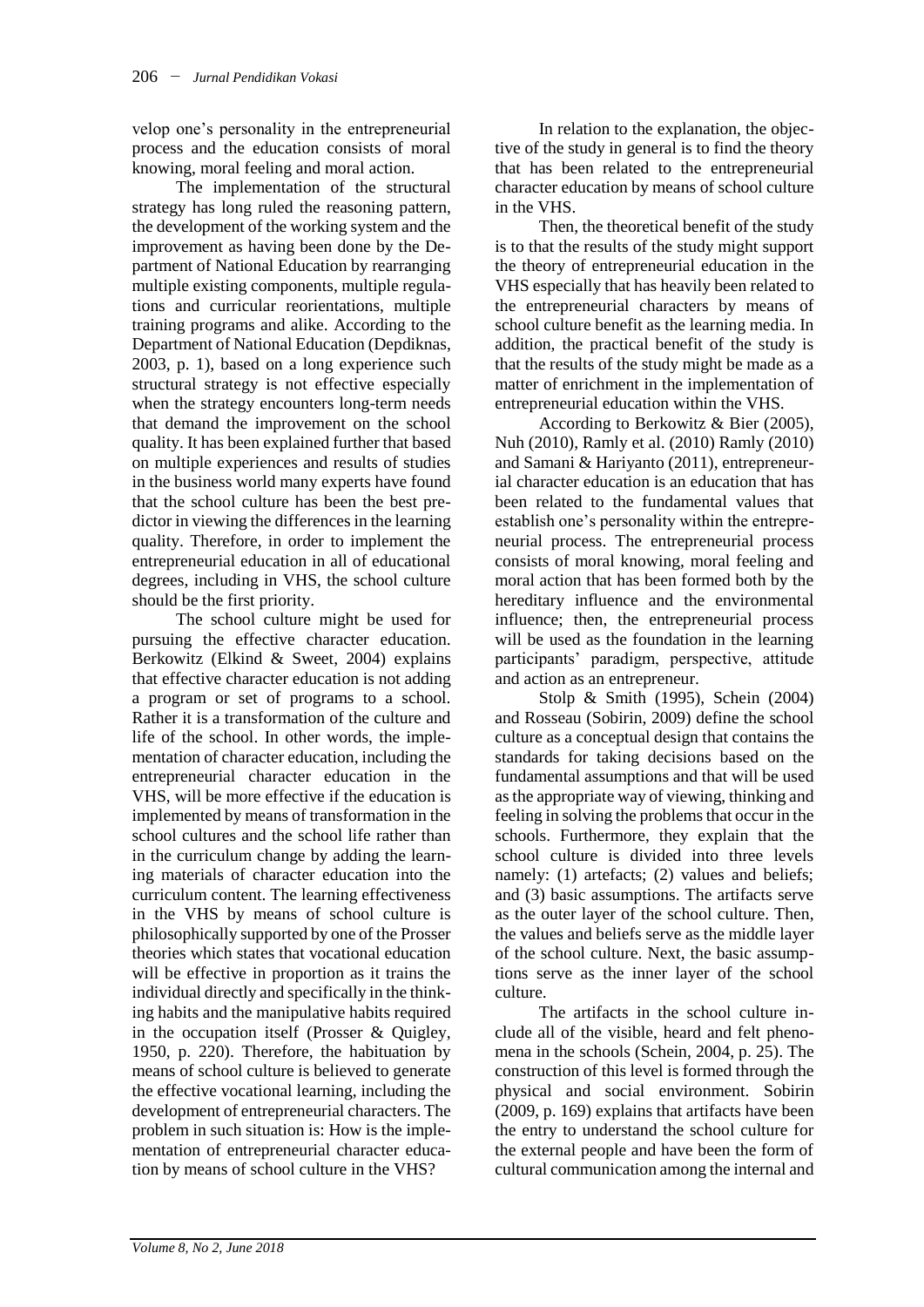the external people in the school. The artifacts have also been invisible element and have been easily observed by a person or a group of persons both from inside and outside the organization (visible and observable). Therefore, if the external people would like to understand the school culture then first of all the external people should understand the artifacts. Stolp & Smith (1995, p. 36) propose that the level of school culture in the artifacts has been the easiest layer to be observed. The artifacts are the closest layer of school culture to the school atmosphere where people provide their perspective toward the schools. Thereby, the researcher would like to conclude that the artifacts of the school culture include all of the visible, heard and felt phenomena in the schools. The artifacts have been the very first aspect that will be observed in understanding the school culture.

In this layer, the artifacts, all people might view: (a) architecture of physical environment; (b) language; (c) technology and product; (d) creation; (e) dressing style; (f) behavior; (g) apparent emotion; (h) myth and organizational story; (i) published value; (j) apparent routine activity; (k) ceremony; (l) organizational flowchart; (m) formal description about how an organization works as having been written in the vision and the mission and alike (Schein, 2004, p. 25). In this case, the artifacts of physical buildings, including the physical buildings, might reflect the organizational cultures.

From the theory proposed by Hatch (1993), Stolp & Smith (1995), Anonim, (2003), Schein (2004) and Sobirin (2009), the researcher might locate in details that in the artifacts there are three inter-related dimensions namely: (a) verbal/concep-tual dimension; (b) behavioral dimension; and (c) physical/material dimension. The elements that might be grouped into the verbal/concep-tual dimension are as follows: (a) schools' vision and mission; (b) curriculum; (c) schools' organizational structure; (d) schools' figures and achievement history; and (e) languages spoken in the schools. Then, the elements that might be grouped in the behavioral dimension are as follows: (a) teaching-learning activities; (b) routine habits/actvities; (c) rules, awards and punishments; (d) psychological and social supports; and (e) interactions with parents and community. Next, the elements that might be

grouped into the physical/material dimension are as follows: (a) tools and facilities; (b) building form and layout; (c) motto and ornament; and (d) dressing/uniform manner.

### **METHODS**

The study regarding the entrepreneurial character education by means of school culture in the VHS was conducted by means of qualitative method by selecting the school members of 2 Depok Public Vocational High School and 2 Pengasih Public Vocational High School as the samples. In accordance with the focus of the study and the selected approach, the data gathering instruments and techniques that the researcher were observation, interview and documentation.

The data gathering techniques that the researcher would make use of were as follows: observation, interview and documentation. Then, the instruments that the researcher would make use of in the study were the human instrument and the interview guideline. The data, then, would be analyzed by means of open coding, axial coding and selective coding.

#### **RESULTS AND DISCUSSIONS**

In order to educate the graduates to possess the competencies as an entrepreneur, both schools had implemented the entrepreneurial education through the teaching-learning activities both inside and outside the classrooms. The process of entrepreneurial education was heavily influenced by the school cultures, especially the ones in the entrepreneurship. Through the school cultures in the entrepreneurship, it had been expected that the vocational high school students would have the entrepreneurial characters both in order to meet the employment demand and to keep the pace with the higher education in accordance with the vocation.

In the study, the school cultures that had been referred to in order to implement the entrepreneurial character education in the VHS were the ones from the artifacts (consisting of three dimensions namely: verbal/conceptual dimension, behavioral dimension and physical/ material dimension) and the ones from values and beliefs. The three dimensions in the artifacts contained the values and the beliefs regarding the entrepreneurship, which finally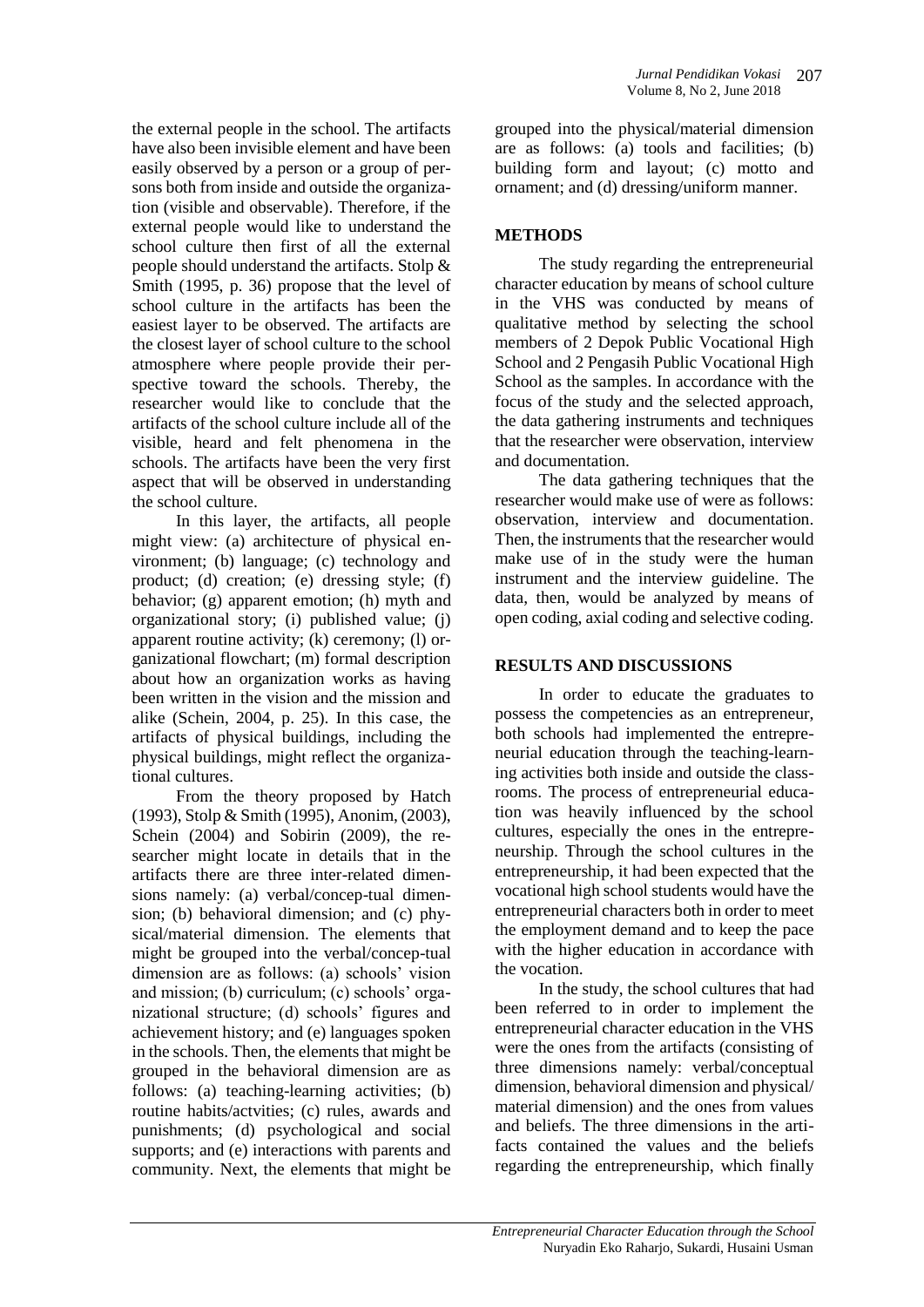would be crystalized in the deepest layer of school culture namely the basic assumptions.

The entrepreneurial character education by means of artifacts in the verbal/conceptual dimension would be performed in the following domain: (a) the schools' vision and mission that contained the entrepreneurial elements; (b) the schools' curriculum that was related to the entrepreneurship; (c) the schools' organizational structure that influenced the development of the school cultures; (d) the schools' history and figures that had attained the success in the entrepreneurship; and (e) the language that had been used on daily basis in the entrepreneurship.

The entrepreneurial character education by means of artifacts layer in the behavioral dimension would be performed in the following domain: (a) teaching-learning activities both that had been directly and indirectly related to the entrepreneurship; (b) routine activities/habits in the entrepreneurship that had been followed by the school members; (c) rules, awards and punishments that had been related to the school cultures in the entrepreneurship; (d) psychological and social supports toward the school members in the entrepreneurship; and (e) interaction with the parents and the community in the activities that had been related to the entrepreneurship.

On the other hand, the entrepreneurial character education by means of artifacts layer in the physical/material dimension would be performed in the following domain: (a) tools and facilities in the schools that would be used for the entrepreneurial activities; (b) forms and layouts of school buildings, especially the ones that would be used for the entrepreneurial activities; (c) mottos and decorations in the schools that were related to the entrepreneurship; and (d) school members' dresscodes/ uniforms, especially the ones that would be used in the entrepreneurship-related activities.

The results of this study had been in accordance with the theory of Hatch (1993), Stolp & Smith (1995), Anonim (2003), Schein (2004), and Sobirin (2009), which explained that the school cultures consisted of three layers. The outer layer of the school cultures was the artifacts that consisted of three dimensions, namely: verbal/conceptual dimension, behavioral dimension and physical/material dimension. Then, the middle layer of the school cultures was the values and beliefs. The

values in the school cultures constituted a guideline that had been believed as right and wrong. On the other hand, the beliefs in the school cultures constituted the attitudes in terms of how the school members should work in their schools. Next, the inner layer of the school cultures was the basic assumptions that contained indebatable directions and that should be obeyed by the school members; the basic assumptions included the directions in sensing and in thinking about every matter in the schools. In this research, the focus toward the school cultures in the entrepreneurship, which would be used for implementing the entrepreneurial character education.

The activities of integrating the entrepreneurial character education into the school cultures within the study were performed in the artifacts layer of the entrepreneurship that covered: (a) the verbal/conceptual dimension which were related to the entrepreneurial characters; (b) the behavioral dimension which were related to the entrepreneurial characters; and (c) the physical/material characters which were related to the entrepeneurial characters. The selection of the artifacts layer as the entrepreneurial character education medium was in accordance with the theory of Stolp & Smith (1995, p. 36), which proposed that the school cultures in the artifacts layer has been the easiest aspect to observe.

The implementation of entrepreneurial character education-school cultures that was performed by integrating the entrepreneurial character education into the school cultures in the visible layer (the artifactas layer) finally would also influence the invisible layers (the values and beliefs and the basic assumptions). The implementation had been in accordance with the theory of Kotter & Hesket (1997, p. 5), which explained that the changes on the artifacts layer would cause the changes in the deeper layers namely the values and beliefs and the basic assumptions. The theory had been in accordance as well with the condition in the 2 Depok Public Vocational High School and 2 Pengasih Public Vocational High School because the artifacts in both vocational high schools contained the entrepreneurial characters. On the other hand, the entrepreneurial characters were in the school cultures within the value and beliefs layer.

The interaction among the three layers of school cultures in the entrepreneurship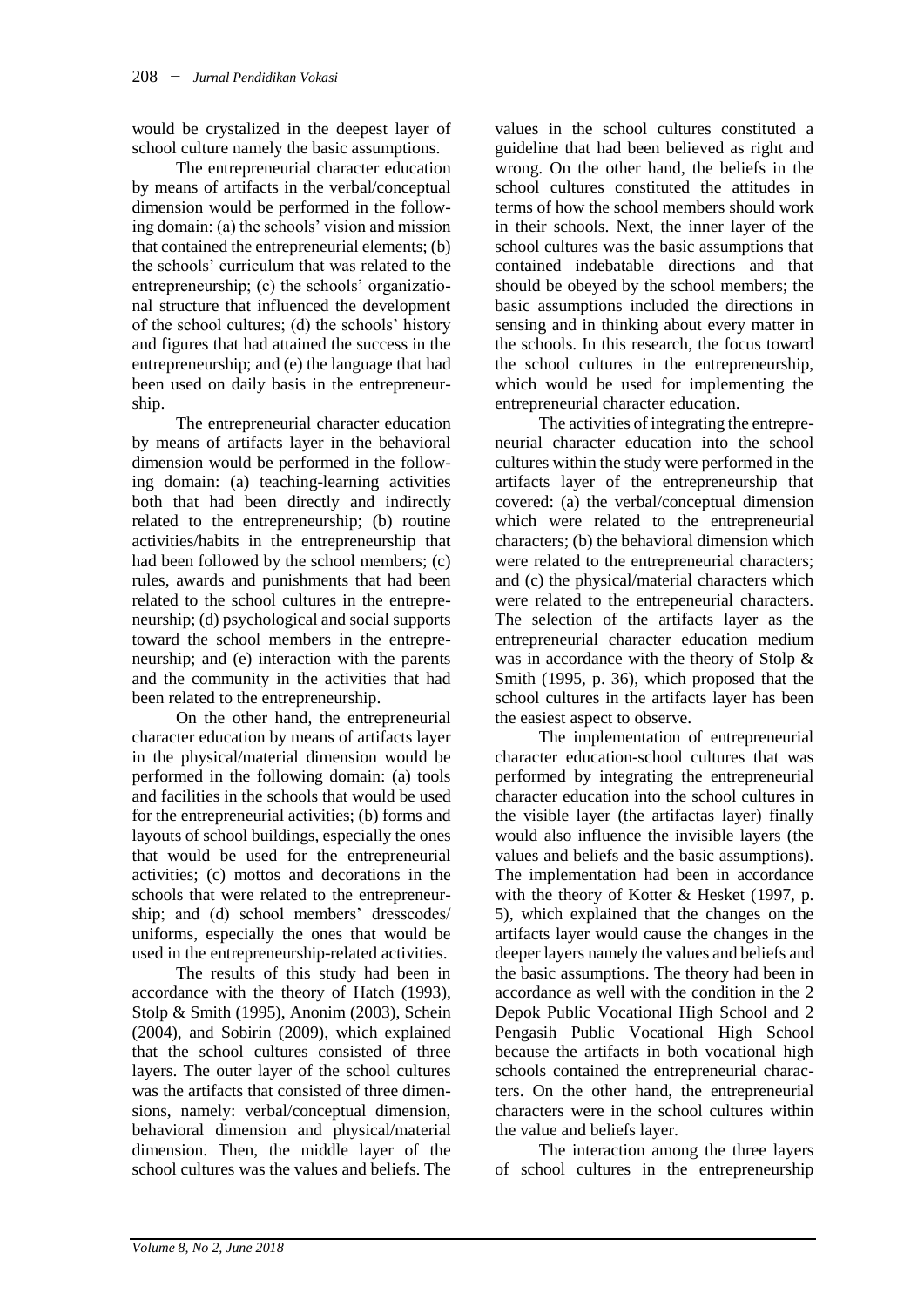within the study was a reciprocal one. According to Sobirin (2009, p. 154) the artifacts would generate the values and the beliefs in the school cultures; meanwhile, the existing values and beliefs would finally form the basic assumptions. Thereby, eventually the basic assumptions would be manifested into the values and the beliefs and would, therefore, be manifested as well in the artifacts of the school cultures.

From the study, the researcher found that all elements of the school cultures within the artifacts layer, in the verbal/conceptual dimension, the behavioral dimension and the physical/material dimension, contained the aspects that had been related to the entrepreneurial character education. However, the rate of association among the elements was not similar. There were some of the elements in the artifacts layer that might be heavily related to the entrepreneurial characters and, on the contrary, there were other elements that had less association to the entrepreneurial characters.



Figure 1. Integration of Entrepreneurial Character Education in the Entrepreneurial Character Education-School Cultures in the VHS

In relation to the role of Entrepreneurial Character Education-School Cultures in improving the school quality, the Entrepreneurial Character Education-School Cultures would be able to generate the VHS graduates that had entrepreneurial characteristics. The role had been in accordance with the theory of Stolp (1994), which proposed that from the results of a study a researcher might gather evidence that concluded that the school cultures had strong correlation to the improvement of achievement and motivation in the students' learning results.

In addition, the results of this study had also been in accordance with the theory of Stolp (1994), which stated that the school cultures in the entrepeneurship would influence the five aspects as follows: (1) the academic challenges in the entrepreneurship; (2) the academic achievements in the entrepreneurship; (3) the introduction or the understanding toward the students' achievements in the entrepreneurship; (4) the school community in the entrepreneurship; and (5) the students' perception toward the schools' objectives in the entrepreneurship. In addition, Stolp (1994) also concluded that the students would be more motivated in their learning if they had strong support from the school cultures.

The superiority of the educationals system that had been implemented by means of school cultures were a valid variable for measuring the school quality. However, the achievements of entrepreneurial character education that had been pursued through the school cultures were not as fast as those of the structural manner. Gunningham & Gresso (Depdiknas, 2003, p. 5) implied that from the results of observation toward the structural improvement of school culture the schools had not been able to change the situations permanently. In the business domain, similar situation also occured as having been proposed by Kotter (Depdiknas, 2003, p. 5); he stated that success had been temporary in the short term if the changes would be pursued by means of restructurization. The changes of the school cultures would generate more permanent results in the long term. Thereby, it would be common if the school cultures would provide guidelines in assessing what would be important, what would be good, what would be right and how to achieve these aspects (Depdiknas, 2003, p. 5).

The results of this study has also been in accordance with the conclusions from the FGD activities. The factors that influenced the school cultures in the entrepreneurship were divided into three categories namely: influence from the figures, influence from the cultures and influence from the structures. The influence from the figures toward the school cultures consisted of the influence that had been exposed by: the school founders, the school owners, the principal management styles, the government figures and the community figures nearby the school. Then, the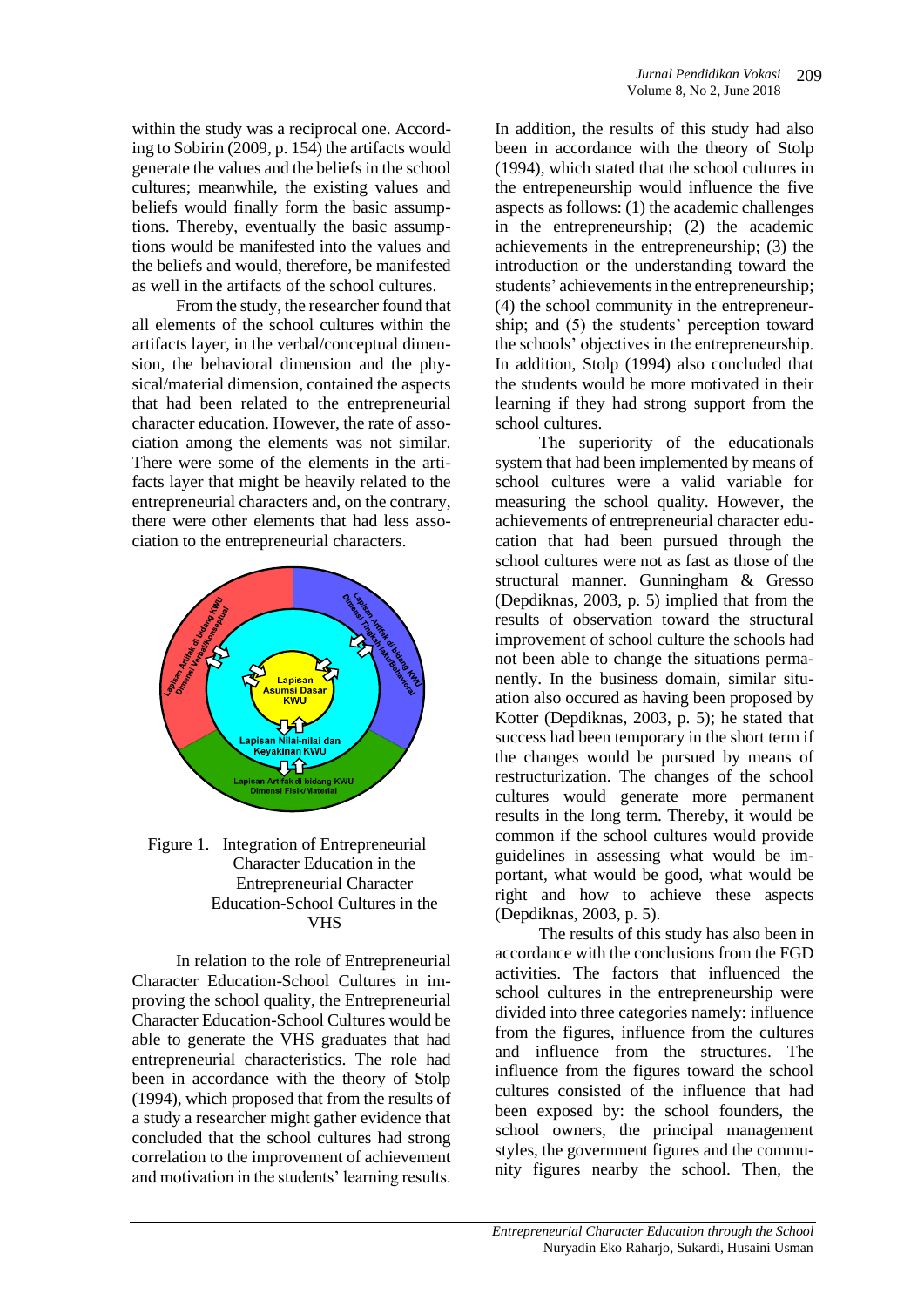influence from the cultures toward the school cultures consisted of: (1) school characteristics; (2) existing school cultures; (3) school members' best practice; (4) school members' communication effectiveness; (5) students' family cultures; and (6) community cultures around the school. Next, the influence from the structures toward the school cultures covered: (1) the school's vision and mission; (2) the school's organizational structure; (3) the school's regulation; (4) the laws; and (5) the government policy.

In the study, it had been apparent that the school members also expected the support of the principals'roles toward the Entrepreneurial Character Education-School Cultures as having been implied in the theory of Want (2007, p. 160). He explained that the roles of schools' principals in developing the school cultures in the entrepreneurship were as follows. First, the principal should be a student of culture in which every school member should learn the school cultures including the ones in the entrepreneurship. Second, the principal should perform renewal process. Here, the principals should establish the school cultures as a renewal process. Third, the principals should perform communication. The principals should maintain communication among the school members in order to share ideas and resources. Fourth, the principals should perform inclusiveness. The principals should involve all of the school members in developing the school cultures within the entrepreneurship. Fifth, the principals should build trust. The principals should build trust among the school members, which emphasized that they were still safe in delivering their ideas. Sixth, the principals should perform accountability. The principals should be responsible toward the process of developing the school cultures in the entrepreneurship.

There were 18 entrepeneurial characters that the researcher found in the study and these characters were similar to the ones in the theoretical foundations; these characters were divided into three aspects namely: moral knowing, moral feeling and moral action. The entrepreneurial characters that belonged to the moral knowing were as follows: (a) creative; (b) innovative; (c) being able to perform future vision; and (d) being able to realistic decision taking. Then, the entrepreneurial characters that belonged to the moral feeling were as

follows: (a) encouraged to take risk; (b) honest; (c) responsible; (d) never giving up; (e) having strong motivation to succeed; (f) curious; (g) committed; and (h) independent. Next, the entrepreneurial characters that belonged to the moral action were as follows: (a) hardworking; (b) having orientation toward action; (c) communicative; (d) cooperative; (e) showing leadership; and (f) disciplined.

From the results of data analysis, the entrepreneurial characters contained in the process of entrepreneurial characters education by means of school cultures (Entrepreneurial Character Education-School Cultures) on the artifacts layer within all dimensions (verbal/ conceptual dimension, behavioral dimension and physical/material dimension), the researcher had found the ranking for the entrepreneurial characters. If the researcher would like to differentiate the dominant and the indominant entrepreneurial characters within the Entrepreneurial Character Education-School Cultures, the researcher found the dominant characters in the Entrepreneurial Character Education-School Cultures as having been displayed in Table 1. The researcher would consider that the entrepreneurial characters would be dominant if the percentage were above 50%.

| Table 1. The Entrepreneurial Characters that |
|----------------------------------------------|
| were Dominant in the                         |
| <b>Entrepreneurial Character</b>             |
| Education-School Cultures in the             |
| Verbal/Conceptual Dimension, the             |
| Behavioral Dimension and the                 |
| Physical/Material Dimension                  |
|                                              |

| N <sub>0</sub> | Dominant Entrepreneur     | Percen- |               |
|----------------|---------------------------|---------|---------------|
|                | ∑haracter                 | tage    | Aspect        |
| 1.             | Creative                  | 79.34   | Moral knowing |
| 2              | Realistic decision taking | 61.90   | Moral knowing |
| 3              | Innovative                | 52.95   | Moral knowing |
| 4              | Responsible               | 74.32   | Moral feeling |
| 5              | Honest                    | 63.71   | Moral feeling |
| 6              | Cooperative               | 87.27   | Moral Action  |
|                | Hardworking               | 72.28   | Moral Action  |
| 8              | Communicative             | 67.64   | Moral Action  |
| 9              | Disciplined               | 65.59   | Moral Action  |

From Table 1, it had been apparent as well that the dominant entrepreneurial characters (> 50%) in the school members' activities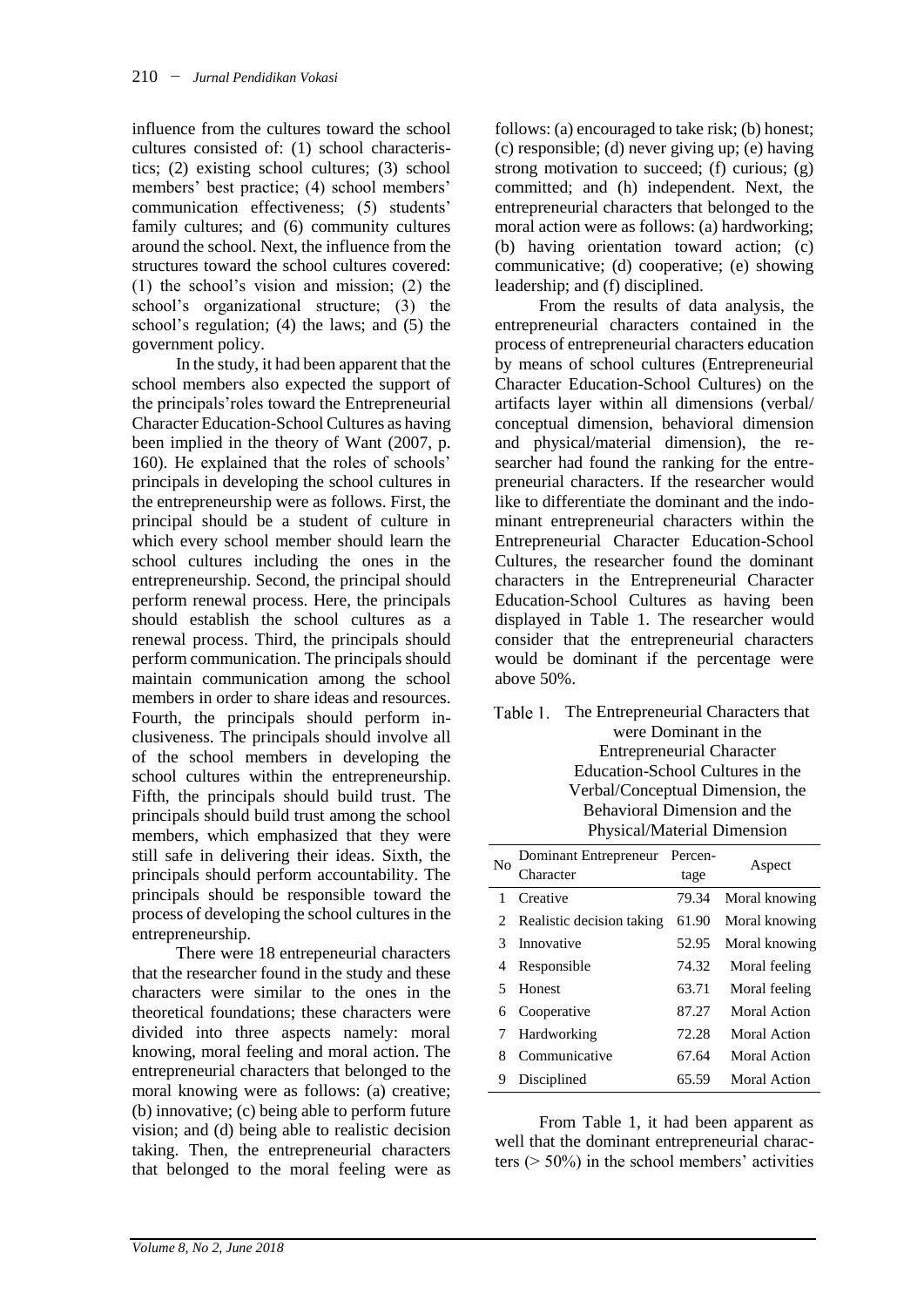of 2 Depok Public Vocational High School and 2 Pengasuh Public Vocational High School on the aspect of moral knowing were as follows: creative, being able to perform realistic decision taking and innovative. Then, the dominant entrepreneurial characters in the school members' activities in the 2 Depok Public Vocational High School and 2 Pengasih Public Vocational High School on the moral feeling were honest and responsible. Then, the dominant entrepreneurial characters in the school members' activities in the 2 Depok Public Vocational High School and 2 Pengasuh Public Vocational High School on the moral action were as follows: cooperative, hardworking, communication and disciplined.

The above entrepreneurial characters were attained by analyzing the activities of the school cultures in the artifacts layer that covered all dimensions namely: the verbal/conceptual dimension, the behavioral dimension and the physical/material dimension. If the analysis would be performed to each dimension in the artifacts layer, definitely the researcher, then, would have different results. On the other hand, if the entrepreneurial characters in the process of entrepreneurial character education by means of school cultures (Entrepreneurial Character Education-School Cultures) would be analyzed based on the artifact layers in the verbal/conceptual dimension only (without any consideration toward the beha-vioral dimension and the physical/material dimension), then the researcher would find the ranking for 17 dominant entrepreneurial characters as having been displayed in Table 2.

If the entrepreneurial characters in the process of entrepreneurial character education by means of school cultures (Entrepreneurial Character Education-School Cultures) would be analyzed based on the artifacts layer in the behavioral dimension only (without any consideration toward the verbal/conceptual dimension and the physical/material dimension), then the researcher would find the ranking toward the 8 dominant entrepreneurial characters as having been displayed in Table 3.

Furthermore, if the entrepreneurial characters in the process of entrepreneurial character education by means of school cultures (Entrepreneurial Character Education-School Cul-

tures) would be analyzed based on the physical/material dimension only (without any consideration toward the verbal/conceptual dimension and the behavioral dimension), then the researcher would find the ranking toward the 7 dominant entrepreneurial characters as having been displayed in Table 4.

| Table 2. The Entrepreneurial Characters that |
|----------------------------------------------|
| were Dominant in the                         |
| <b>Entrepreneurial Character</b>             |
| Education-School Cultures within             |
| the Verbal/Conceptual Dimension              |

| N <sub>0</sub> | Dominant Entreprenur<br>Character | Percen-<br>tage | Aspect        |
|----------------|-----------------------------------|-----------------|---------------|
| 1              | Creative                          | 92.86           | Moral knowing |
| 2              | Vision toward the future          | 85.71           | Moral knowing |
| 3              | Innovative                        | 78.57           | Moral knowing |
| 4              | Realistic decision taking         | 78.57           | Moral knowing |
| 5              | Independent                       | 92.86           | Moral feeling |
| 6              | Honest                            | 78.57           | Moral feeling |
| 7              | Responsible                       | 78.57           | Moral feeling |
| 8              | Committed                         | 78.57           | Moral feeling |
| 9              | Encouraged risk-taking            | 64.29           | Moral feeling |
| 10             | Never giving up                   | 64.29           | Moral feeling |
| 11             | Curious                           | 64.29           | Moral feeling |
| 12             | Communicative                     | 92.86           | Moral action  |
| 13             | Cooperative                       | 92.86           | Moral action  |
| 14             | Hardworking                       | 78.57           | Moral action  |
| 15             | Performing leadership             | 78.57           | Moral action  |
| 16             | Disciplined                       | 78.57           | Moral action  |
| 17             | Action-oriented                   | 64.29           | Moral action  |

#### Table 3. The Entrepreneurial Characters that were Dominant in the Entrepreneurial Character Education-School Cultures within the Behavioral Dimension

| N <sub>0</sub> | Dominant Entrepreneur<br>Character | Percen-<br>tage | Aspek         |
|----------------|------------------------------------|-----------------|---------------|
|                | Creative                           | 78.63           | Moral knowing |
|                | Realistic decision taking          | 58.96           | Moral knowing |
| 3              | Responsible                        | 76.00           | Moral knowing |
| 4              | Honest                             | 65.04           | Moral knowing |
| 5              | Cooperative                        | 88.78           | Moral action  |
| 6              | <b>Hardworking</b>                 | 70.86           | Moral action  |
|                | Communicative                      | 65.04           | Moral action  |
| 8              | Disciplined                        | 59.90           | Moral action  |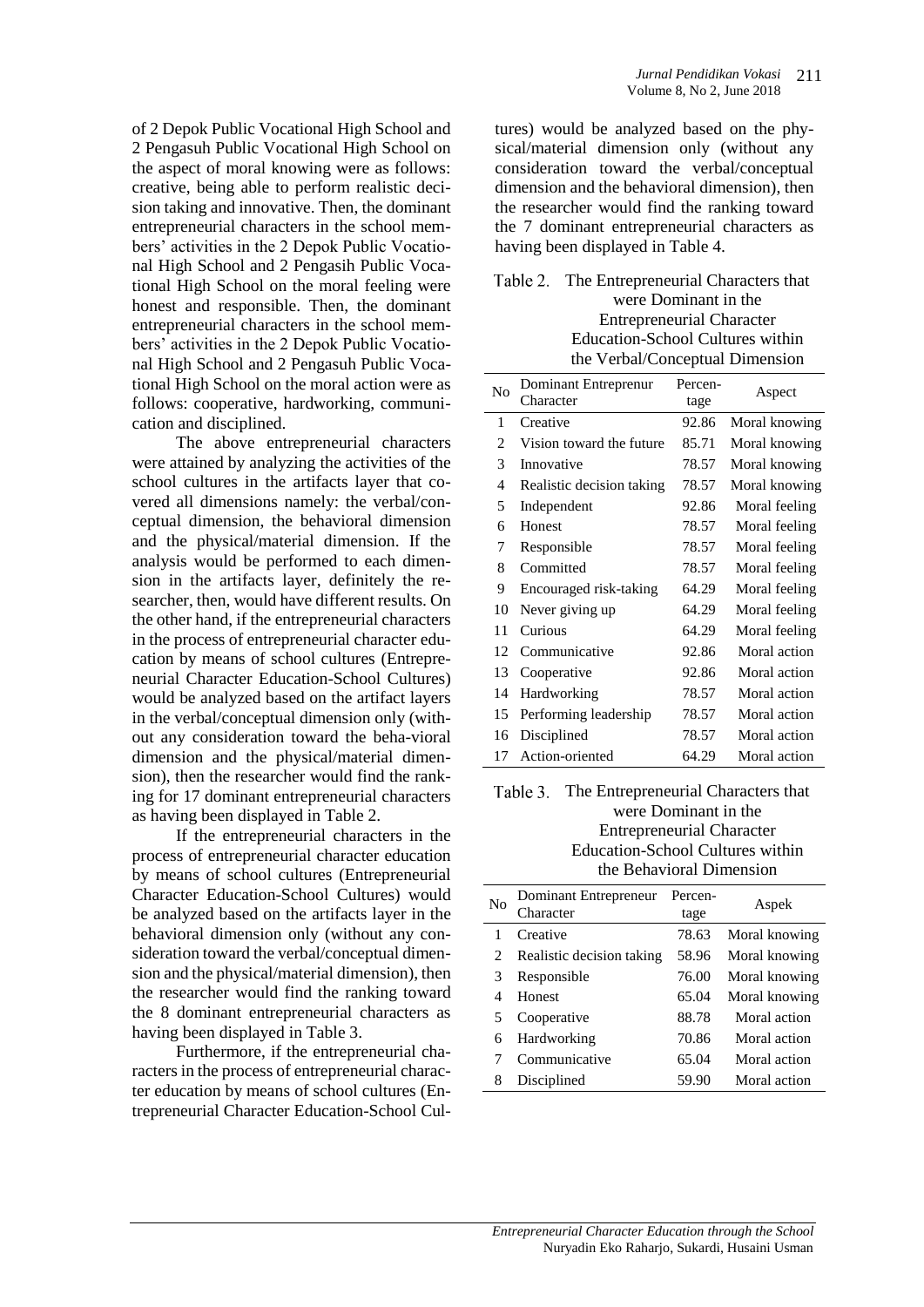|     | were Dominant in the                    |         |               |
|-----|-----------------------------------------|---------|---------------|
|     | <b>Entrepreneurial Character</b>        |         |               |
|     | <b>Education-School Cultures within</b> |         |               |
|     | the Physical/Material Dimension         |         |               |
| No. |                                         | Percen- |               |
|     | Dominant<br>Entrepreneurial Character   | tage    | Aspect        |
|     | 1 Creative                              | 62.50   | Moral knowing |
|     | 2 Innovative                            | 62.50   | Moral knowing |
|     | 3 Realistic decision taking             | 62.50   | Moral knowing |
|     | 4 Action-oriented                       | 100.00  | Moral action  |

5 Disciplined 100.00 Moral action 6 Hardworking 75.00 Moral action 7 Cooperative 62.50 Moral action

| Table 4. The Entrepreneurial Characters that |
|----------------------------------------------|
| were Dominant in the                         |
| <b>Entrepreneurial Character</b>             |
| Education-School Cultures within             |
| the Physical/Material Dimension              |

From these tables, the researcher would like to conclude that the school cultures in the entrepreneurship within the 2 Depok Public Vocational High School and the 2 Pengasih Public Vocational High School in the verbal/ conceptual dimension that contained many matters with regards to the school concept/ planning covered: (a) the school's vision and mission; (b) the curriculum; (c) the school's organizational structure; (d) the figure and the history of success in the school; and (e) the language that would be used in the school; all of these aspects had contained many entrepreneurial characters. From the 18 entrepreneurial characters that had been found in the study, the researcher found that the verbal/conceptual dimension had contained 17 entrepreneurial characters which percentage had been over than 50% in the number of activities (the result excluded the strong motivation toward the achievements). Although the school cultures in the entrepreneurship within the verbal/conceptual dimension that were heavily related to the school planning had contained many multiple entrepeneurial characters, the school cultures in the entrepeneurship in the artifacts layer within the behavioral dimension that were related to the school members'activities had contained few entrepreneurial characteristics.

From the 18 entrepreneurial characters that the researcher found in the study, the behavioral dimension contained only 8 dominant entrepreneurial characters namely: (a) creative; (b) realistica decision taking; (c) responsible; (d) honest; (e) hardworking; (f) cooperative; (g) communicative; and (h) disciplined. Thereby, although the planning of entrepreneurial

character education had contained the entrepreneurial elements, the implementation of the entrepreneurial character education on the daily basis (which included: (a) teaching-learning activities; (b) routine habits/activities; (c) rules, rewards and punishments; (d) psychological and social supports; and (e) interactions with parents and society) had not contained much of these characteristics. Based on the data presented above, it had been apparent that the implementation of entrepreneurial character education on the daily basis had not used much of the entrepreneurial characters and, as a result, the entrepreneurial school cultures lied in the artifacts layer on the physical/material dimension, which had been heavily related to the school facilities, had not been used much for the entrepreneurial activities.

Furthermore, from the 18 entrepreneurial characters found in the study the physical/material dimension contained only 7 dominant entrepreneurial characters namely: (a) creative; (b) innovative; (c) realistical decision taking; (d) action-oriented; (e) disciplined; (f) hardworking; and (g) cooperative. Thereby, the researcher might infer that the entrepreneurial school cultures lied in the artifacts layer on the physical/material dimension that had been heavily related to the facilities were as follows: (a) tools and facilities; (b); forms and layouts of buildings; (c) mottos and decorations; (d) dresscodes/uniforms; unfortunately, these characters had not been harnessed optimally in order to support the entrepreneurial character education by means of school cultures.

The improvement of entrepreneurial characters by means of school cultures lied in the artifacts layer on the behavioral dimension and the physical/material dimensions might be pursued by implementing the theory of Sathe (1985, p. 17), which emphasized the process of school members' communication. According to Sathe, the process of school cultures formation came from the basic assumptions that had been shared by the school members in multiple forms namely: (a) shared feeling; (b) shared doing; (c) shared saying; and (e) shared things. Thereby, the concept of school planning contained in the entrepreneurial school cultures within the artifacts layer on the verbal/conceptual dimension should be shared more among the school members by means of shared feeling, shared doing, shared saying and shared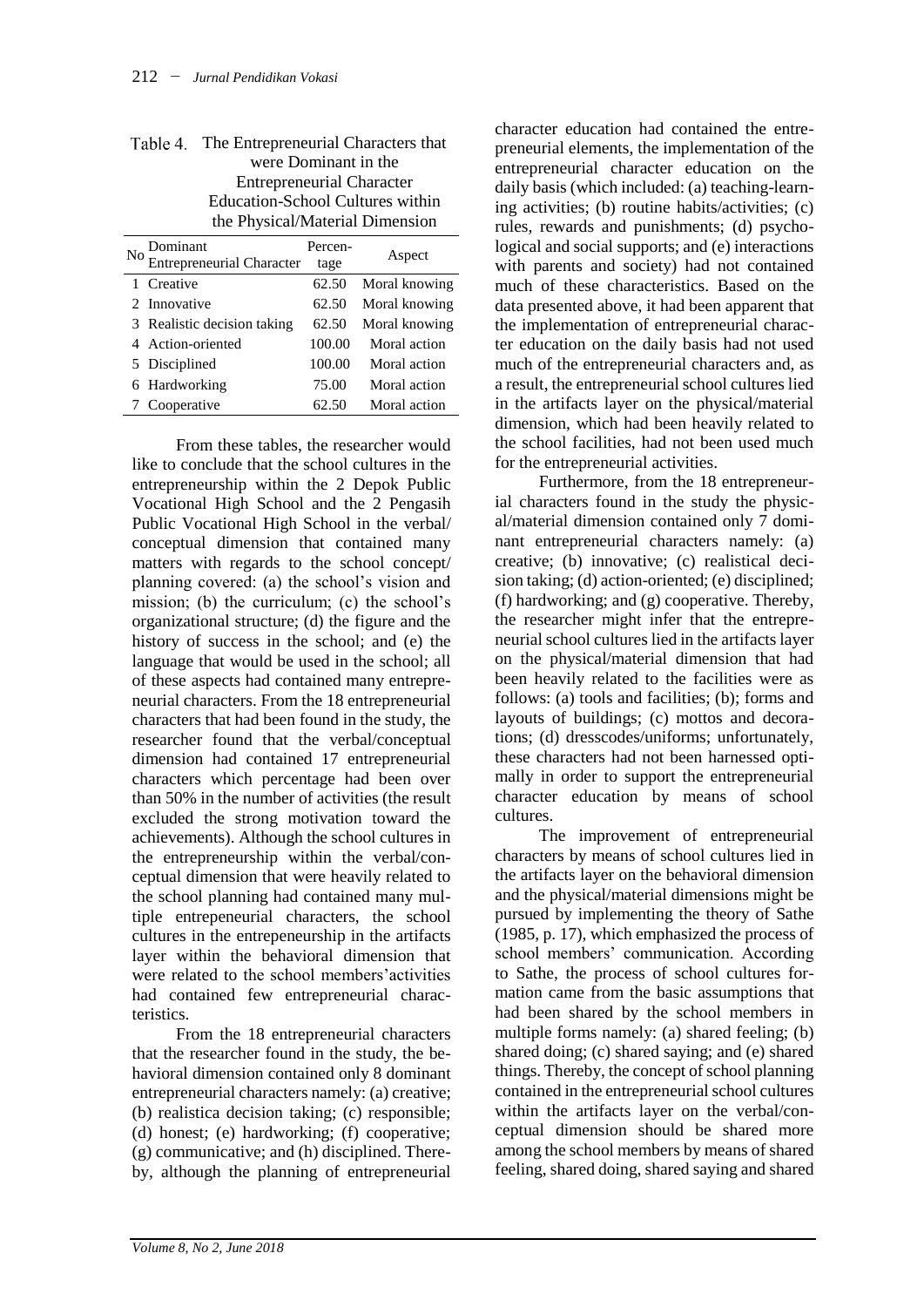things. Through the communication, the matters that were related to the entrepreneurial characters would perfectly form the basic assumptions in the entrepreneurship.

The study supported the theory of Ciputra (2008, p. 53) that explained that based on his life experience the 3L path (*lahir* (born), *lingkungan* (environment) and *latihan* (practice) might be used for shaping an entrepreneur. In the study the researcher also found many efforts done by the VHS in pursuing the formation of entrepreneurship by means of *Lingkungan* (Environment) and *Latihan* (Practice). However, the *Lahir* (Born) aspect was not covered in the study. Ciputra (2008, p. 53) also explained if someone had gone through the 3-L path, then he or she would be a successful entrepreneur. On the contrary, the someone had not gone through the 3-L path then he or she would be quite difficult in pursuing the dream of being a successful entrepreneur. A successful entrepreneur might not rely on a series of unpredictable coinci-dence. Thereby, the vocational high school graduates that would have been more prepared for entrepreneurial efforts were the ones that had been trained by the VHS through the environment that contained the entrepreneurial characters and that came from the entrepreneurial families.

The results of the study also supported the theory of Ciputra (2008, p. 85) which explained that the concept of entrepreneurship education that had been in accordance with the implementation for the VHS. The same entrepreneurship education was similarly implemented in the Ciputra University and the core of the education was that the entrepreneurship had been a concept wider than the mere concept of business. Ciputra also stated that his concept was a social entrepreneurship that emphasized on: (1) formation of paradigm; (2) attitude; and (3) certain life skills which eventually generated the capability of creating opportunities, innovations and calculated risk-taking.

The Entrepreneurial Character Education-School Cultures found in the study had been in line with the concept of entrepreneurial education implementation in the VHS provided by the Center of Curriculum, Institutin of Research and Development, the Ministry of National Education. The concept of entrepreneurial education for the VHS provided by the Center of Curriculum would be implemented

by: (a) manifesting the entrepreneurial education into all subjects, teaching materials, extracurricular activities and even self-development; (b) developing the educational curriculum that provided the concents of entrepreneurial education for raising the awareness toward the entrepreneurship and for growing the entrepreneurial characters and/or skills; and (c) developing the entrepreneurial cultures within the school environment by means of school cultures that should be supported by the local contents (Usman, 2010, p. 6).

### **CONCLUSIONS**

Based on the results of the study toward the entrepreneurial character education by means of school cultures (the Entrepreneurial Character Education-School Cultures) in the 2 Depok Public Vocational High School and 2 Pengasih Public Vocational High School, the researcher would like to draw the following conclusions.

First, the entrepreneurial character education in the 2 Depok Public Vocational High School and the 2 Pengasih Public Vocational High School was implemented by means of school cultures and the implementation of the entrepreneurial character education consisted of three dimensions namely: (a) verbal/conceptual dimension; (b) behavioral dimension; and (c) physical/material dimension. Then, the Entrepreneurial Character Education-School Cultures in the verbal/conceptual dimension was performed through: (a) the schools' vision and mission in the entrepreneurship; (b) the 2009 Curriculum and the 2013 Curriculum; (c) the schools' organizational structure; (d) the history and the figures of entrepreneurial success in the schools; and (e) the language spoken in the schools.

Second, the Entrepreneurial Character Education-School Cultures in the behavioral dimension was implemented by means of: (a) entrepreneurial teaching-learning activities; (b) routine entrepreneurial habits/activities; (c) entrepreneurial rules, awards and punishments; (d) psychological and social supports toward the entrepreneurial activities; and (e) interactions with the parents and the society in the entrepeneurship.

Third, the Entrepreneurial Character Education-School Cultures in the physical/material dimension was implemented by means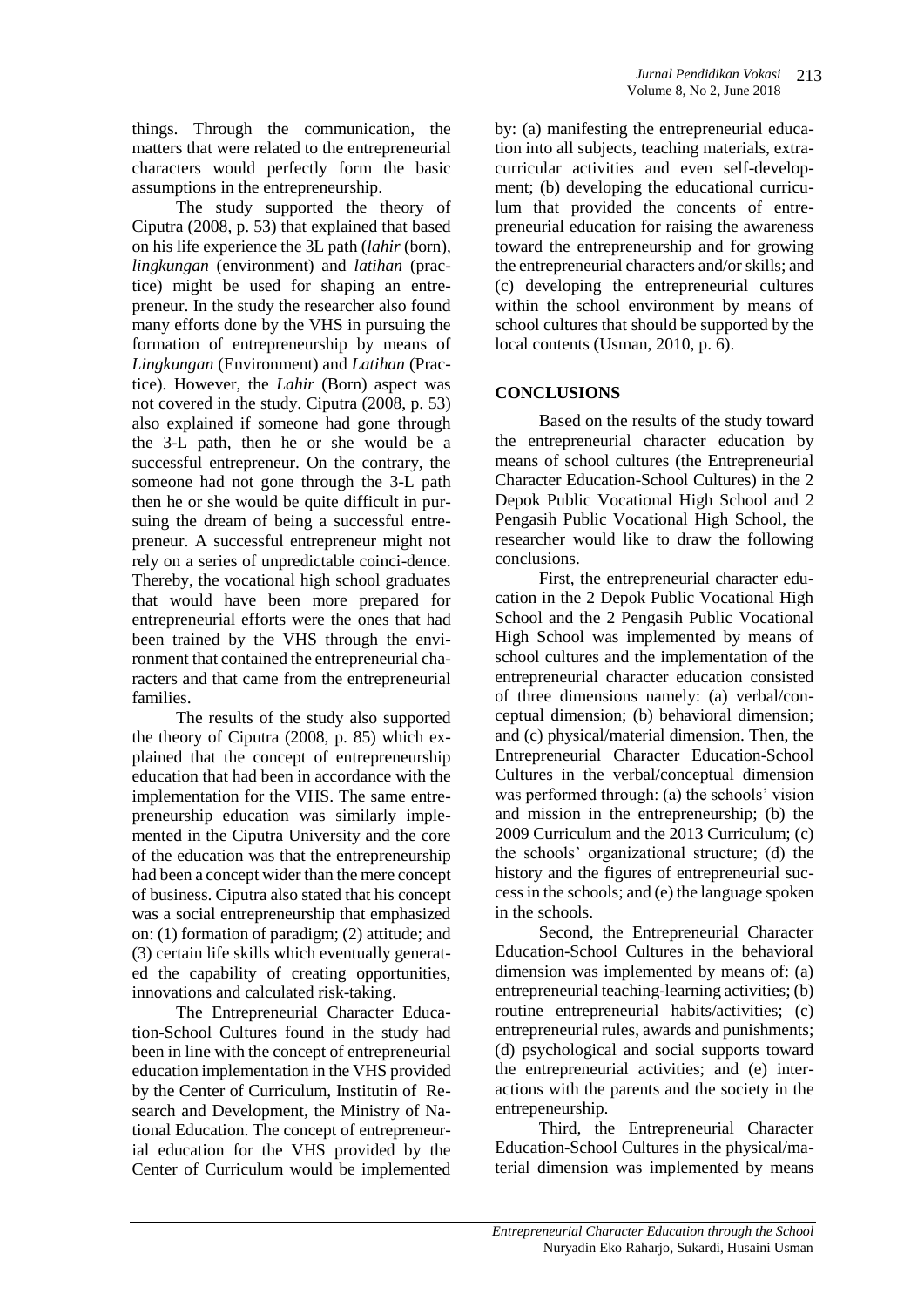of: (a) entrepreneurial tools and facilities; (b) forms and layouts of buildings that were used for the entrepreneurial activities; (c) entrepreneurial mottos and decorations; and (d) practical uniforms in the schools.

Fourth, there were 18 entrepreneurial characters of the Entrepreneurial Character Education-School Cultures in the study. Then, there were 17 dominant entrepreneurial characters within the Entrepreneurial Character Education-School Cultures namely: (a) creative; (b) vision to the future; (c) innovative; (d) realistical decision-taking; (e) independent; (f) honest; (g) responsible; (h) committed; (i) encouraged risk-taking; (j) never giving up; (k) curious; (l) communicative; (m) cooperative; (n) hardworking; (o) showing leadership; (p) disciplined; and (q) action oriented.

The suggestions that may be provided for this research are as follow:

First, the Directory of Vocational High School Coaching should support the efforts of pursuing the entrepreneurial character education by means of school cultures. The steps that should be taken are performing socialization and publishing the manual of entrepreneurial character education in th vocational high schools in order to accompany the development of entrepreneurial educaton that had been done by the Center of Curriculum and Book Publishing, the Ministry of National Education.

Second, the principals should actively socialize and evaluate the entrepreneurial character education by means of school culture toward all of the school members, especially in the artifacts layer on the behavioral dimension. The socialization and the evaluation should be accompanied by the benefits of human resources as having been implied in the entrepreneurial cultures lied in the artifacts layer on the physical/material dimension.

Third, all of the teachers should be active facilitators and evaluators toward the activities of entrepreneurial character education by means of school cultures by using the role modelling, the learning, the empowering, the habituating, the strengthening and the evaluating strategies.

Fourth, the school employees should totally support the efforts of entrepreneurial character education by means of school culture with their role as the teachers' partners in each

of the entrepreneurial education activities by means of school cultures.

Fifth, the students should be ready as the executors of entrepreneurial character education by means of school cultures under the teachers' guidance.

Sixth, the business/the industrial domain (*Dunia Usaha/Dunia Industri* or also known as *DUDI*) should optimize the partnership with the VHS through the industrial working practice, the entrepreneurial education and training, the student company coaching, the teaching factory development, the unit of job implementation and alike.

## **REFERENCES**

- Akbar, A. I. (2009). Pendidikan berbasis hard skill dan soft skill. Retrieved February 15, 2012, from http://mkadministrasinegara.blogspot.com/2009/0 6/pendidikan-berbasis-hard-skill-dansoft html
- Anonim. (2003). *Studi efektifitas pemberian beasiswa bakat dan prestasi, pengembangan kultur sekolah dan analisis studi kebijakan.* Yogyakarta: Program Pascasarjana UNY.
- Berkowitz, M. W., & Bier, M. C. (2005). *What works in character education: A research-driven guide for educators*. Washington: Marillac Hal. Retrieved from http://www.character.org/uploads/PDFs/ White\_Papers/White\_Paper\_What\_Wor ks\_Practitioner.pdf

Ciputra. (2008). *Ciputra quantum leap: Entrepreneurship mengubah masa depan bangsa dan masa depan anda*. Jakarta: PT. Elex Media Komputindo.

- Depdiknas. (2003). *Pedoman pengembangan kultur sekolah*. Jakarta: Direktorat Pendidikan Menengah Umum, Dirjen Dikdasmen, Departemen Pendidikan Nasional.
- Dharma, S. (2009). *Bahan belajar fleksible : kewirausahaan.* Jakarta: Direktorat Tenaga Kependidikan Dirjen PMPTK.
- Elkind, D. H., & Sweet, F. (2004). How to do character education. Retrieved January 11, 2012, from